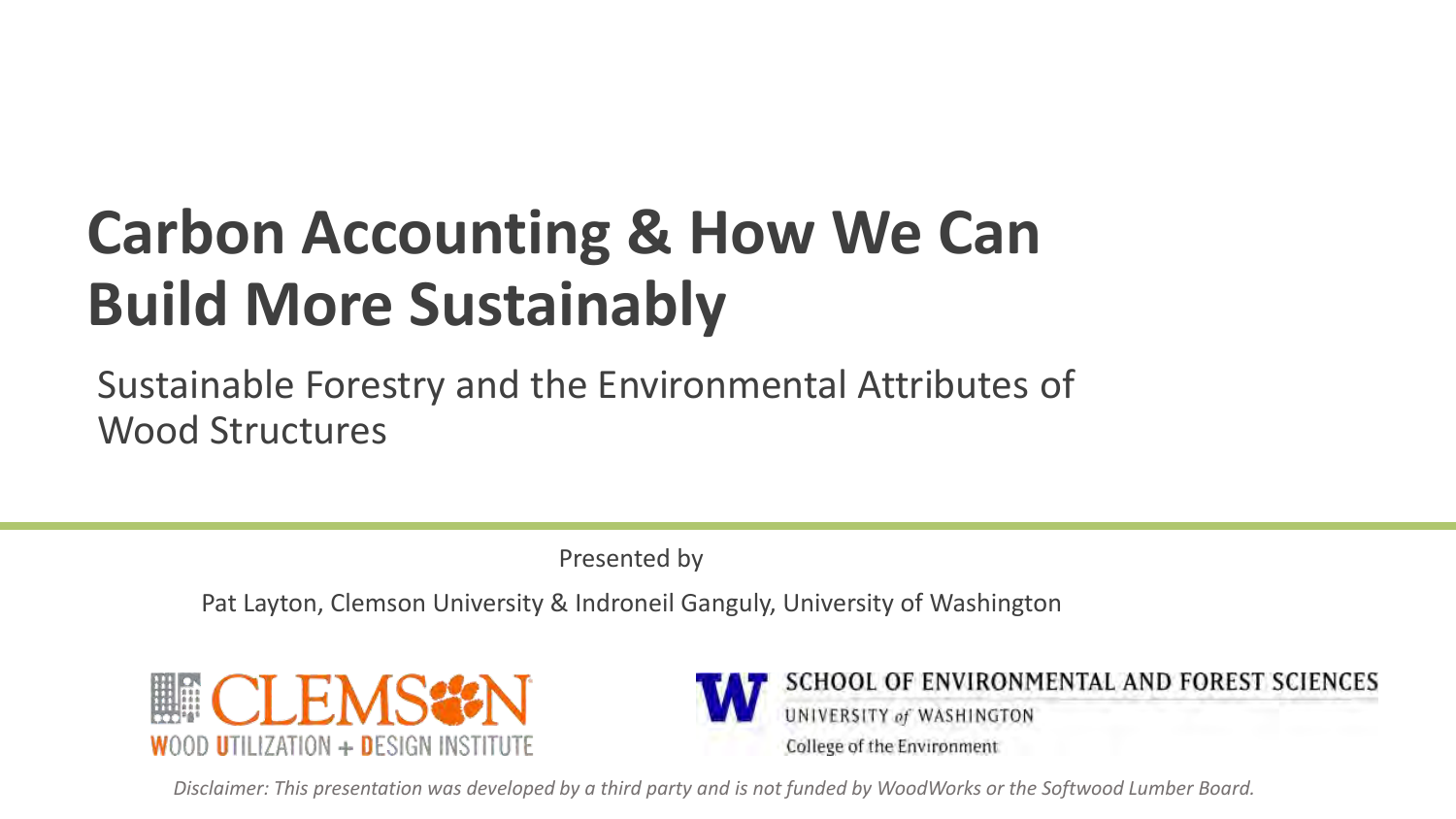## **Life Cycle Assessment: Embodied Carbon and Biogenic Carbon**



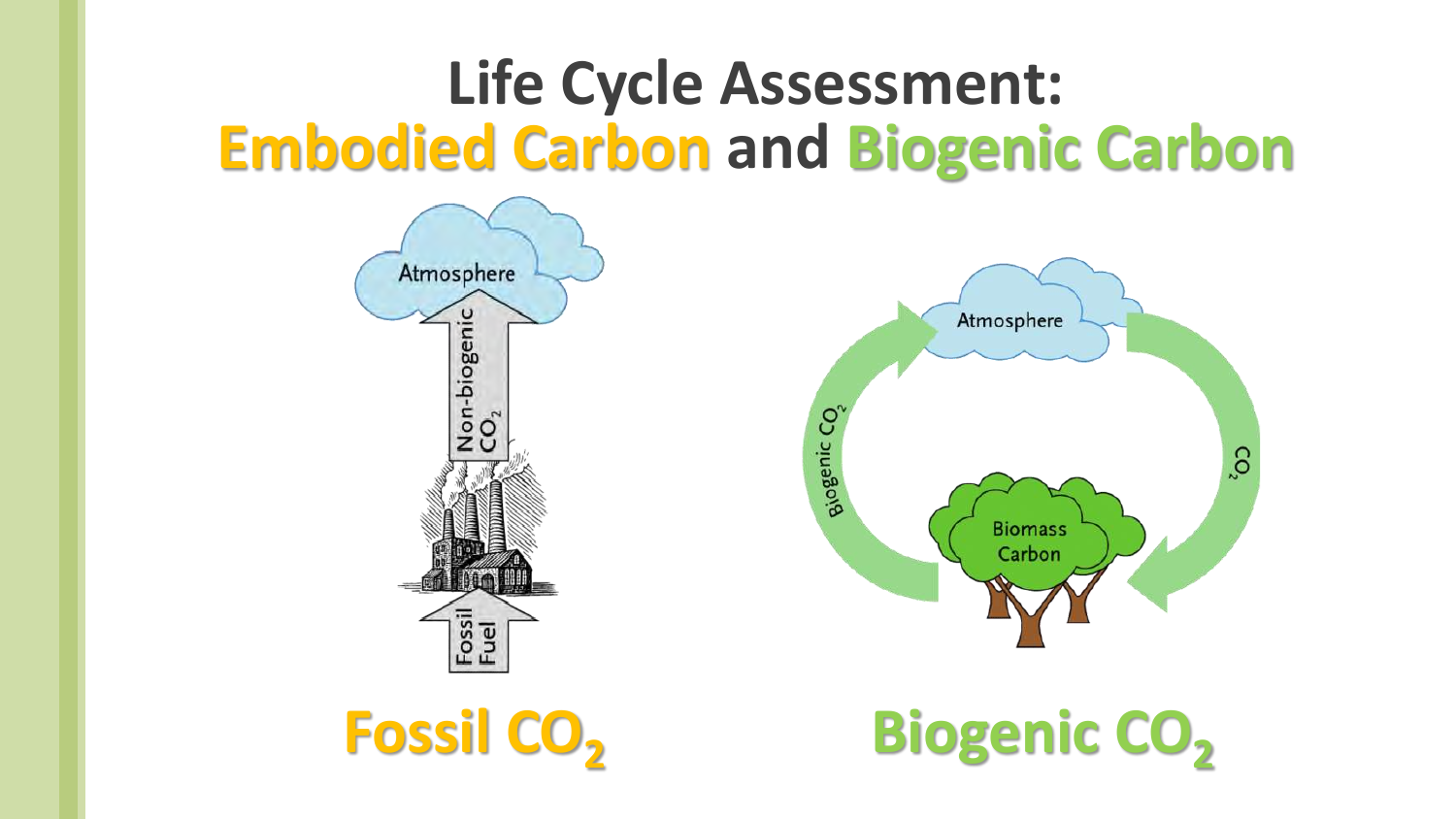## **Biogenic Carbon Neutrality: Definition**

- **1. Carbon neutrality** as a property of wood or other biomass harvested from forests where **new growth** *completely offsets* losses of carbon caused by harvesting.
- 2. As carbon is released from harvested wood back into the atmosphere, usually as biogenic CO2, growing trees are removing CO2 from the atmosphere at a rate that completely offsets these emissions of biogenic CO2, resulting in *net biogenic CO2 emissions of zero or less*.
- 3. A forest producing carbon neutral wood will have *stable or increasing stocks of forest carbon*.
- 4. Forestland should continue to be forestland, either through plantation or natural regeneration (ensure no land use change).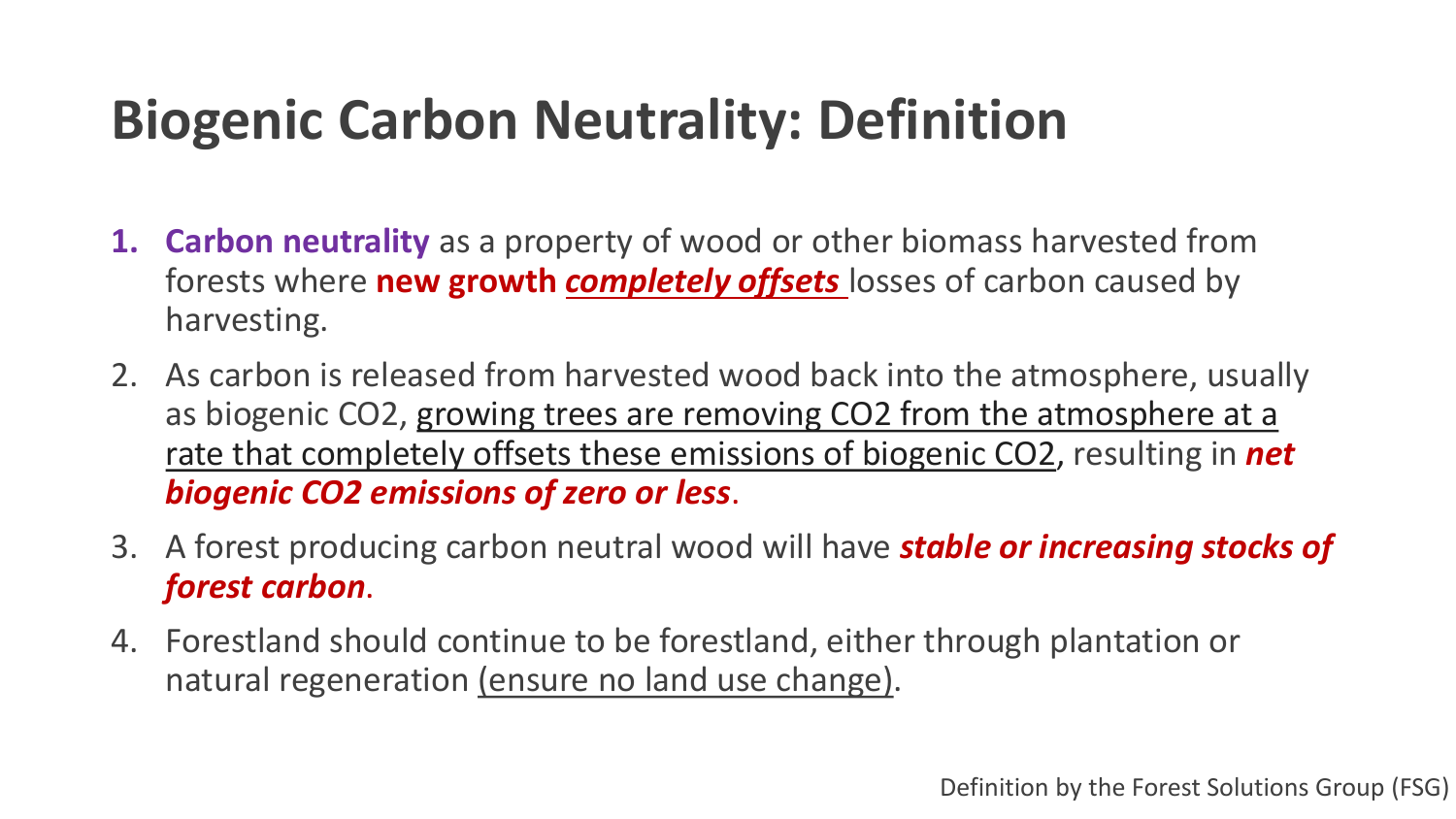### **System Boundary and the LCA concept of neutrality**

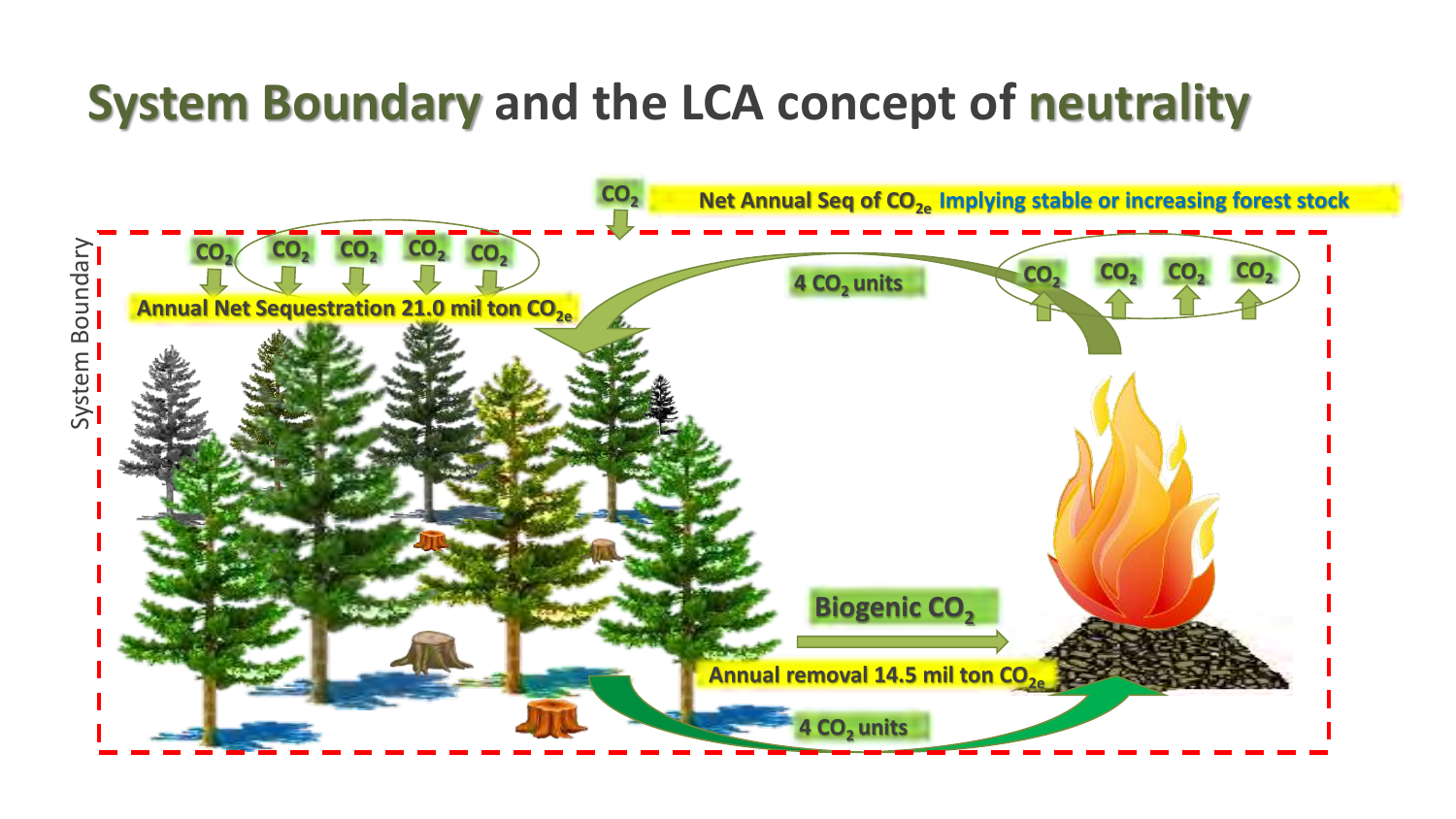#### **Biogenic Carbon Neutrality and Biogenic Carbon Storage (e.g., of WA State)**

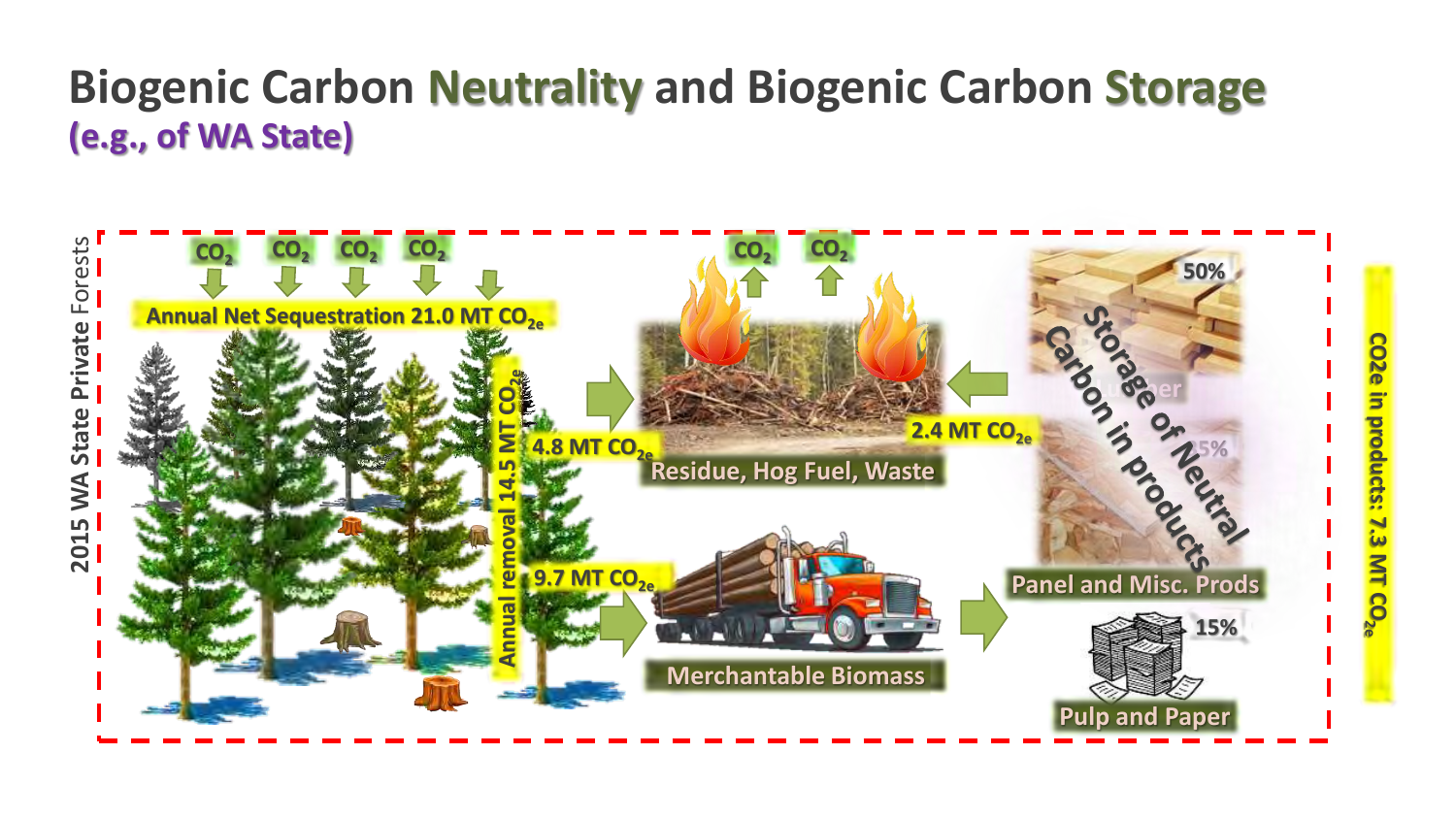#### **LCA based Embodied Carbon Calculation of MASS TIMBER BUILDINGS**

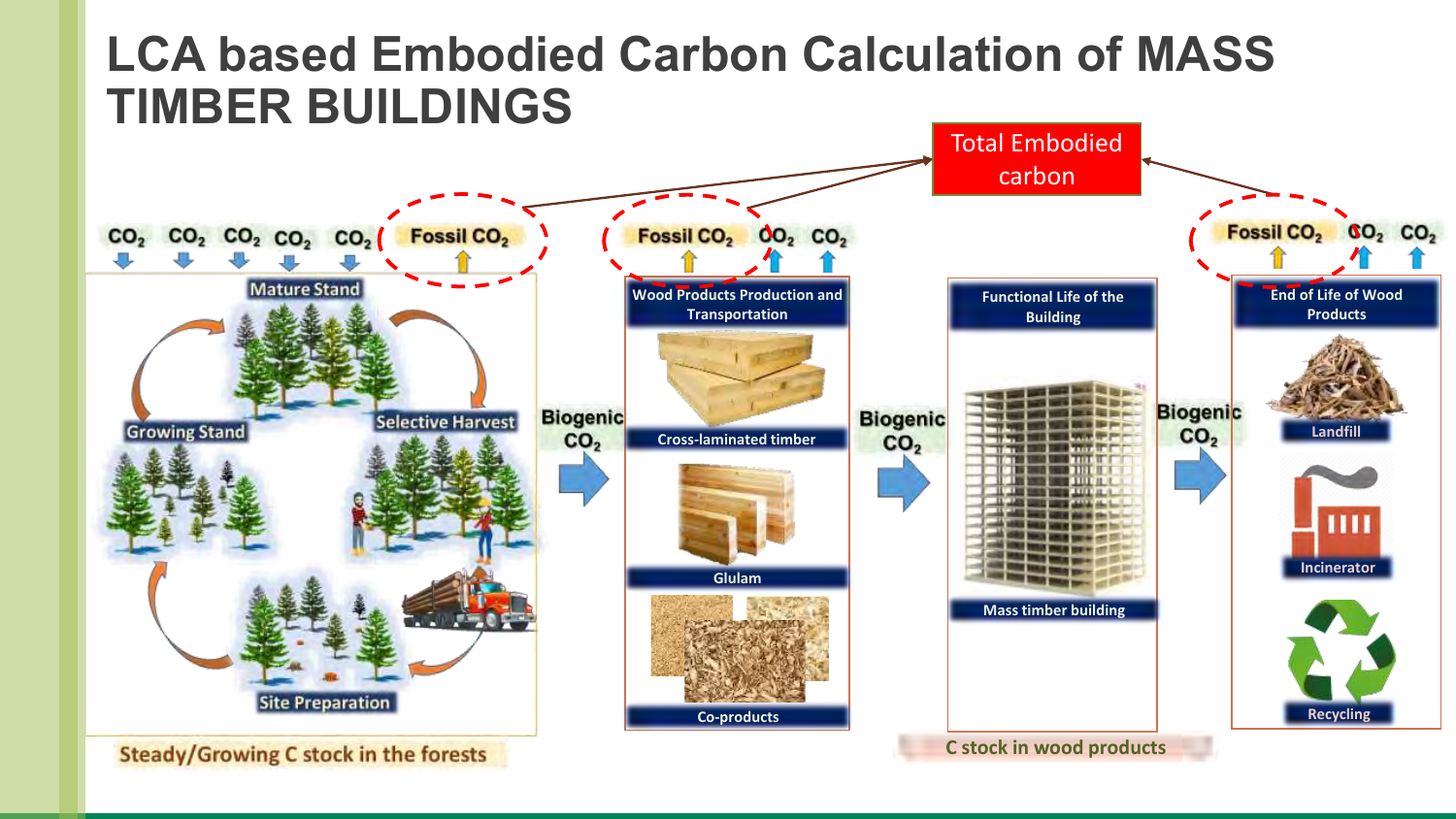#### Functional equivalent buildings: Mass Timber vs. Traditional Concrete Structural Designs



| <b>Stories</b> | <b>Building Height</b> | <b>Total Floor Area</b> |
|----------------|------------------------|-------------------------|
|                | meters                 | m <sup>2</sup>          |
|                | 26                     | 9,476                   |
| 12             | 48                     | 14,214                  |
| 18             | 71                     | 21,321                  |

| <b>System Boundary</b>            |                      |               |                                     |              |  |
|-----------------------------------|----------------------|---------------|-------------------------------------|--------------|--|
| <b>PRODUCTION</b><br><b>STAGE</b> |                      |               | <b>CONSTRUCTION</b><br><b>STAGE</b> |              |  |
| A1                                | A2                   | A3            | <b>A4</b>                           | <b>A5</b>    |  |
| Extraction and upstream           | Transport to factory | Manufacturing | Transport to site                   | Installation |  |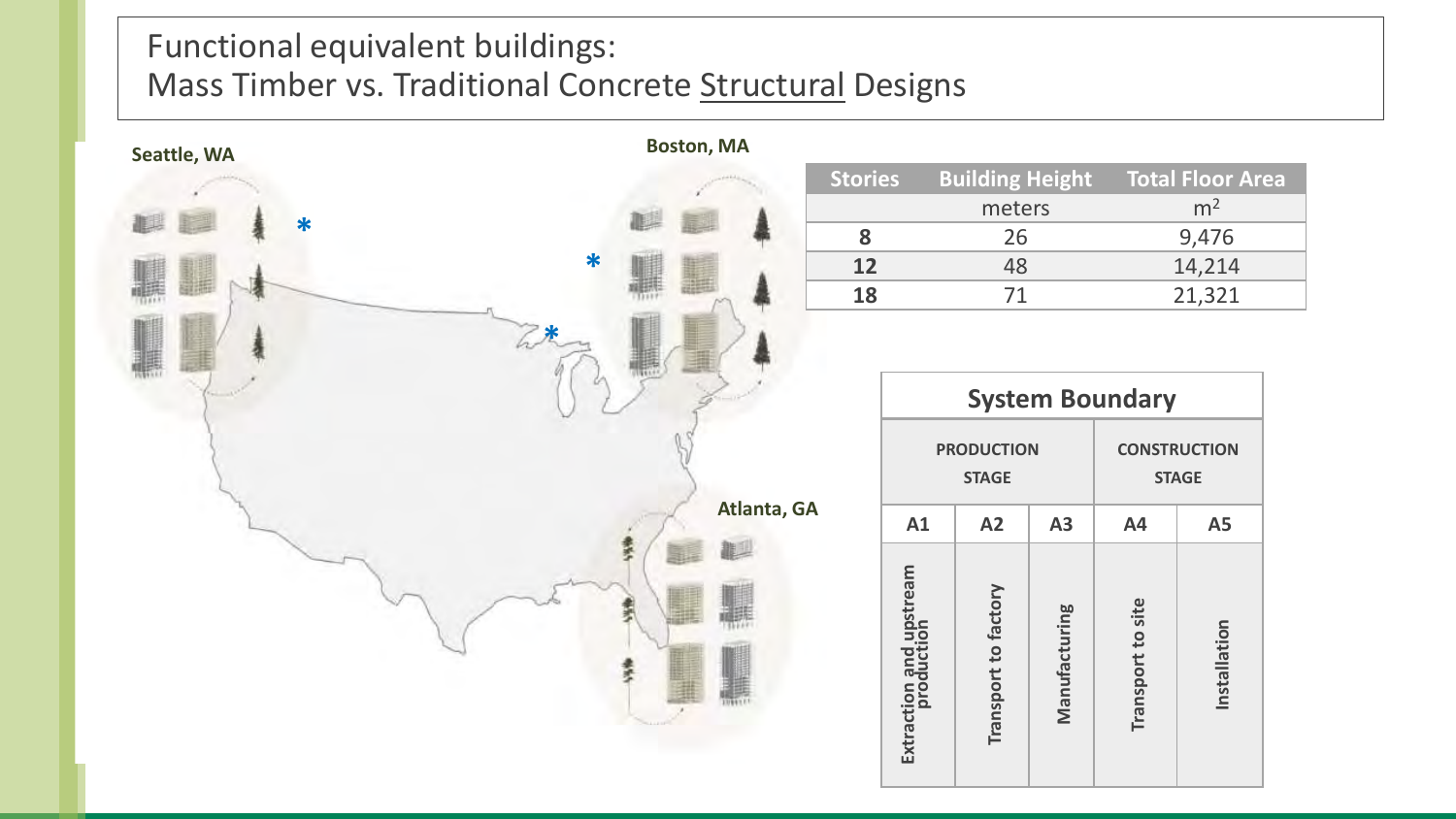#### PNW Material Contribution to GWP

**Contribution of Building Materials to Global Warming Potential** 



MT reduction in GWP 43% - 8 story 44% - 12 story 30% - 18 story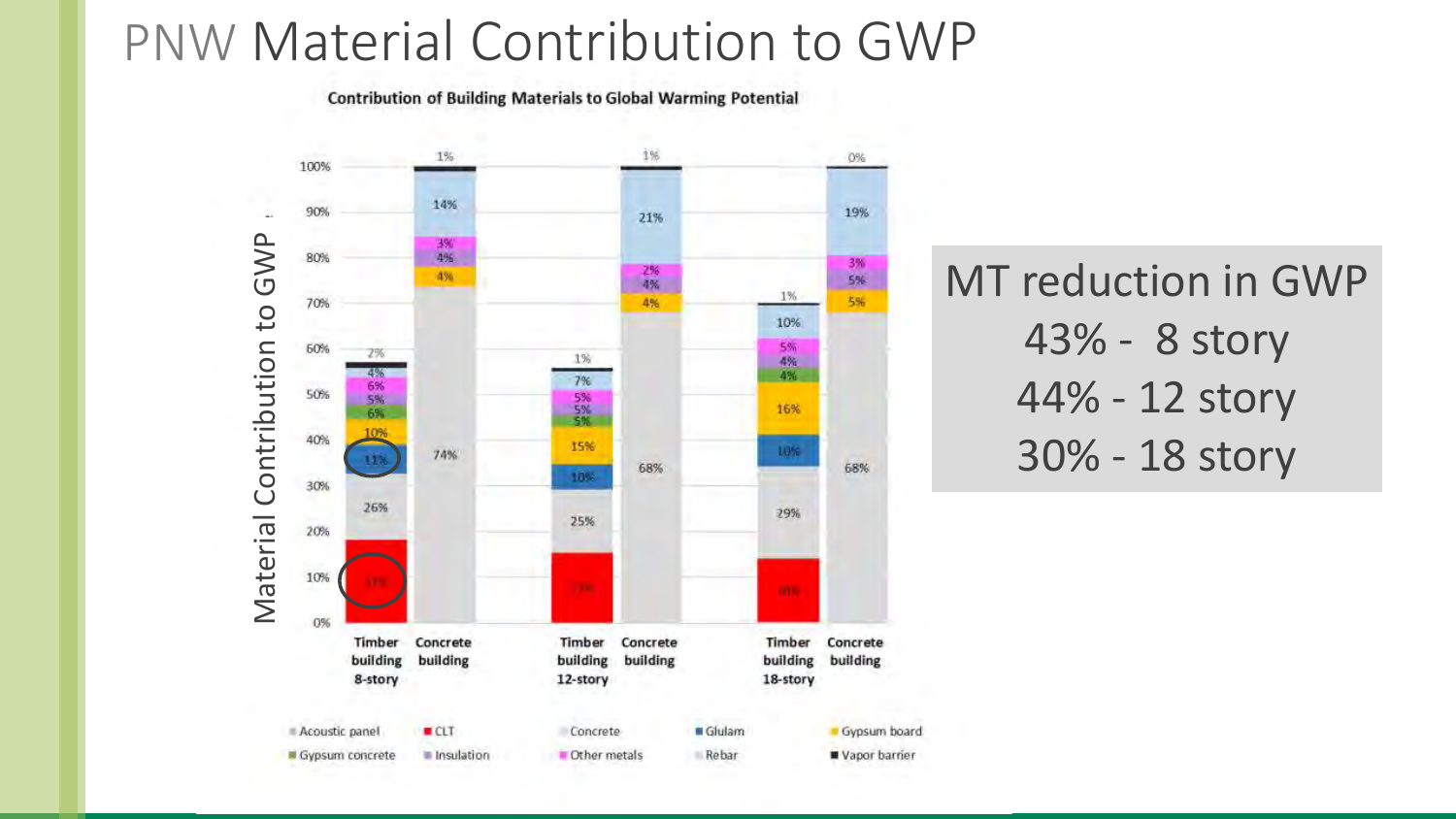### **COMPARISON BETWEEN THE THREE CASE STUDIES**



- **PNW uses more concrete and less mass timber** compared to SE and NE to meet the requirements of the **seismic design**.
- The three case studies use **wood species mix** with **density** values in the order: **SE > PNW > NE**.

**Wood density**

NE (Eastern Spruce and White Pine) PNW (Western Hemlock and Douglas-fir) SE (Southern Yellow Pine)

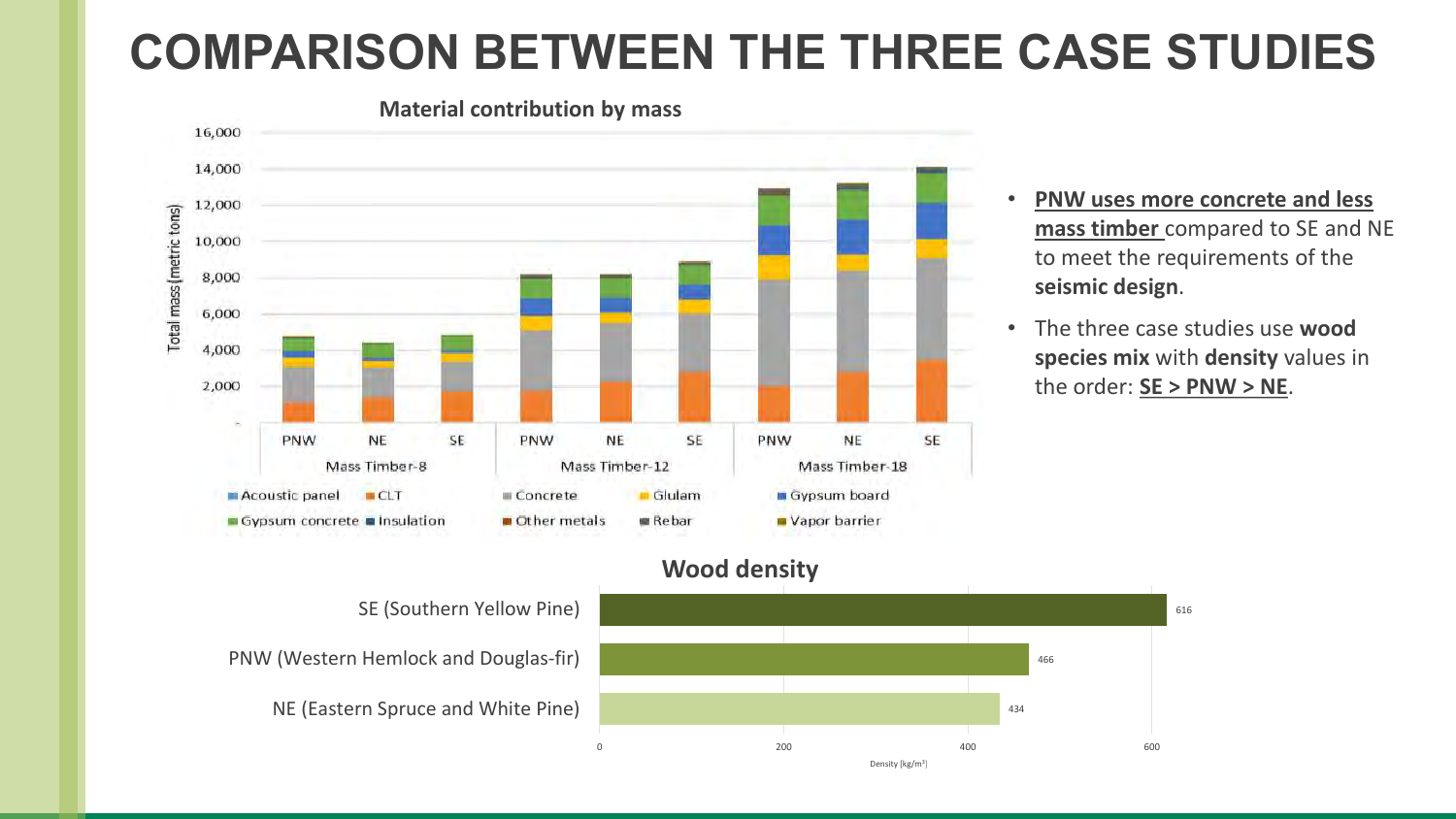## **Results – embodied carbon**

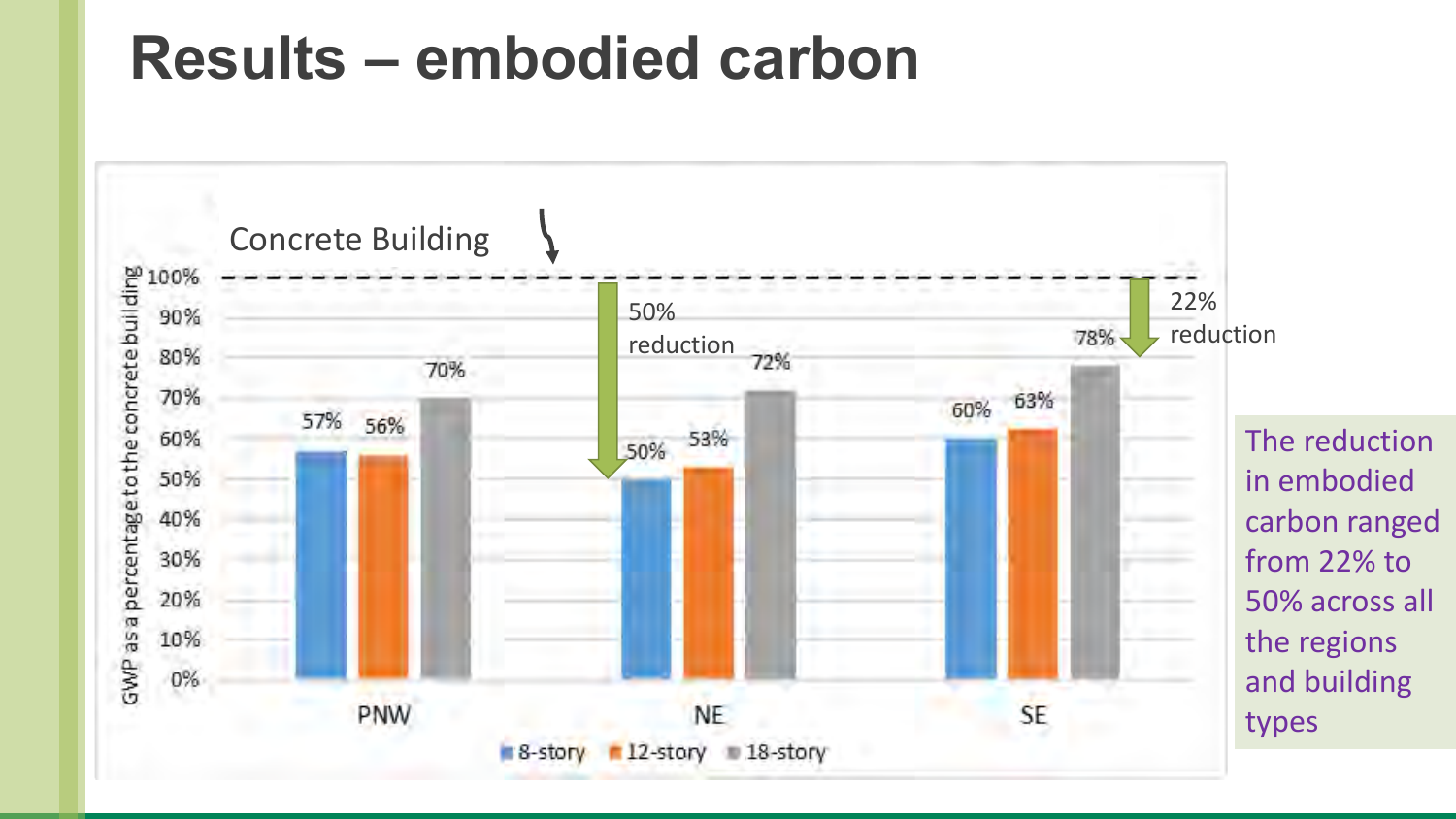

**GLOBAL WARMING IMPACTS OF EMBODIED AND SEQUESTERED CARBON**

Annual Global Warming Potential IImpact in CO $_{2\mathrm{e}}$ **Annual Global Warming Potential IImpact in CO2e**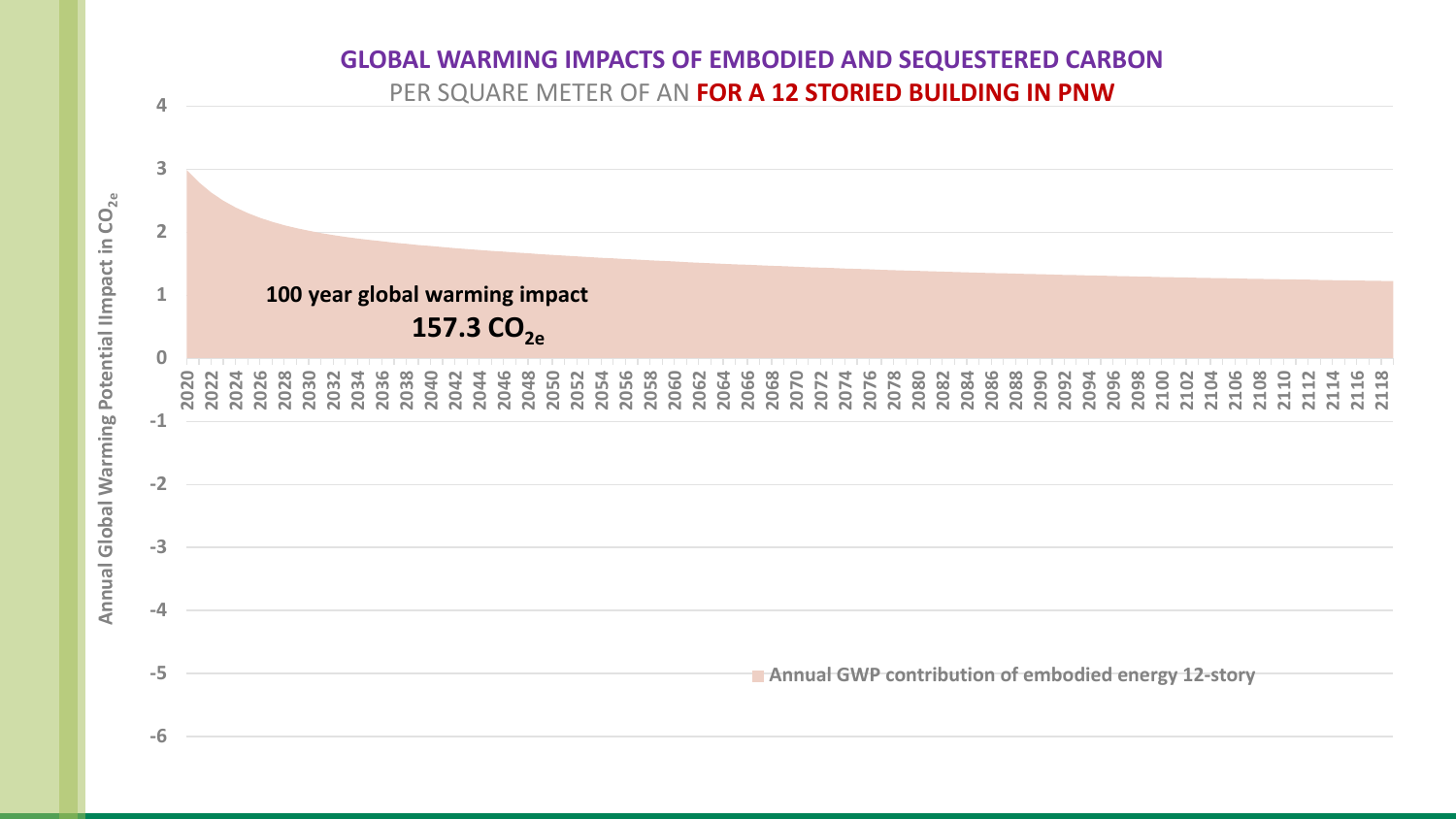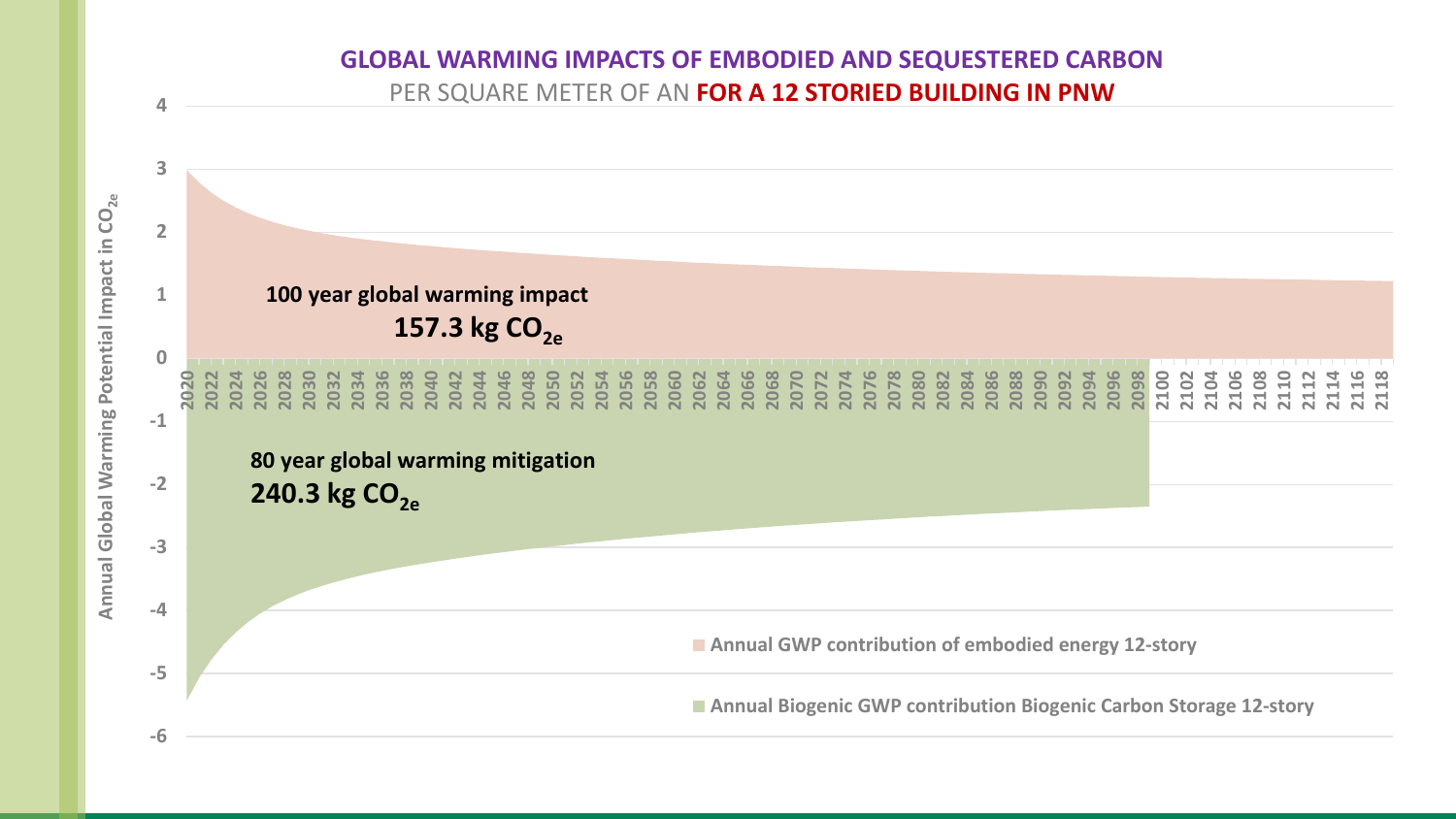



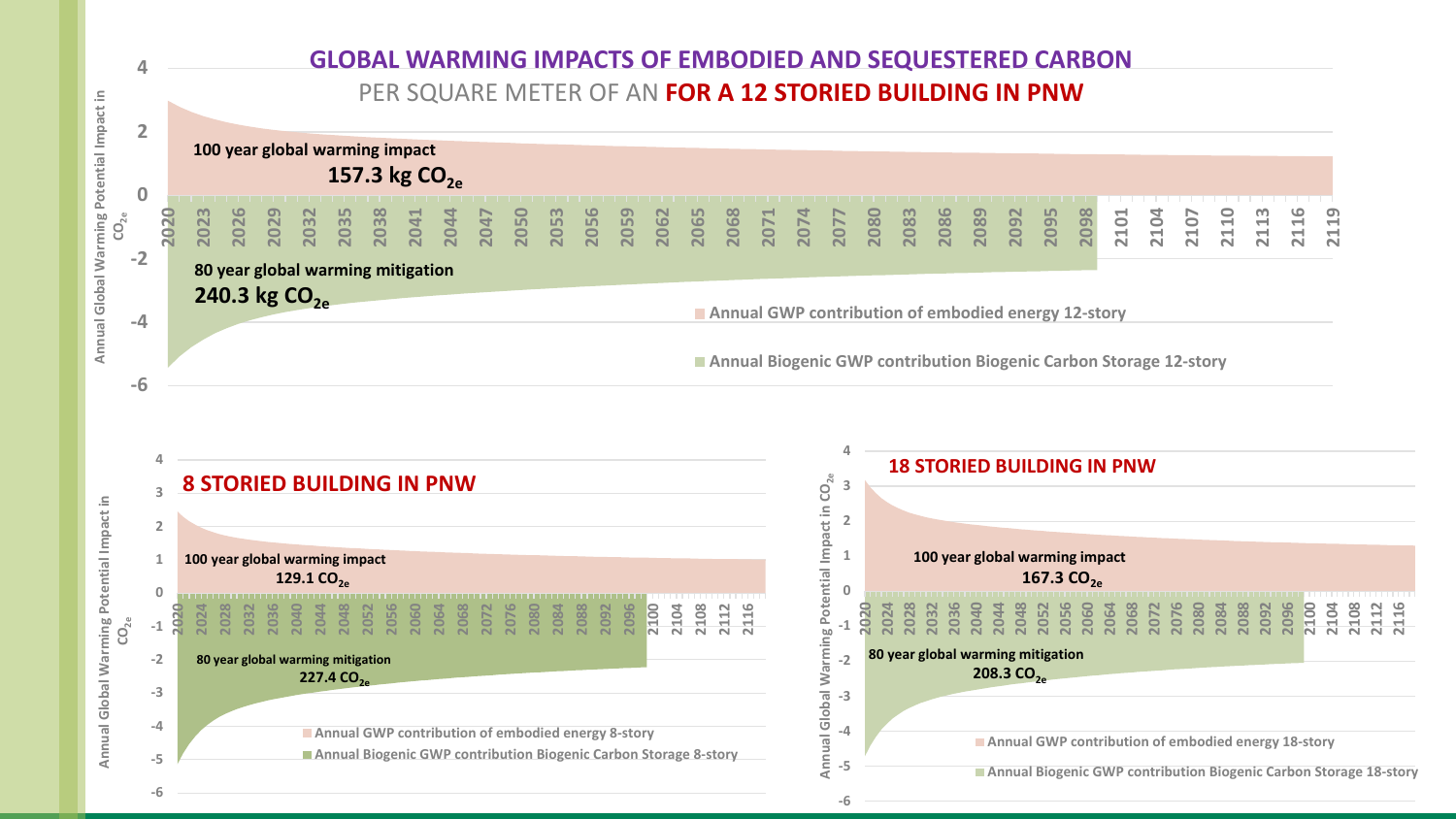#### **NET GLOBAL WARMING POTENTIAL OF MASS TIMBER BUILDINGS COMPARED TO CONCRETE BUILDINGS**



**Building lifetime**: 80 years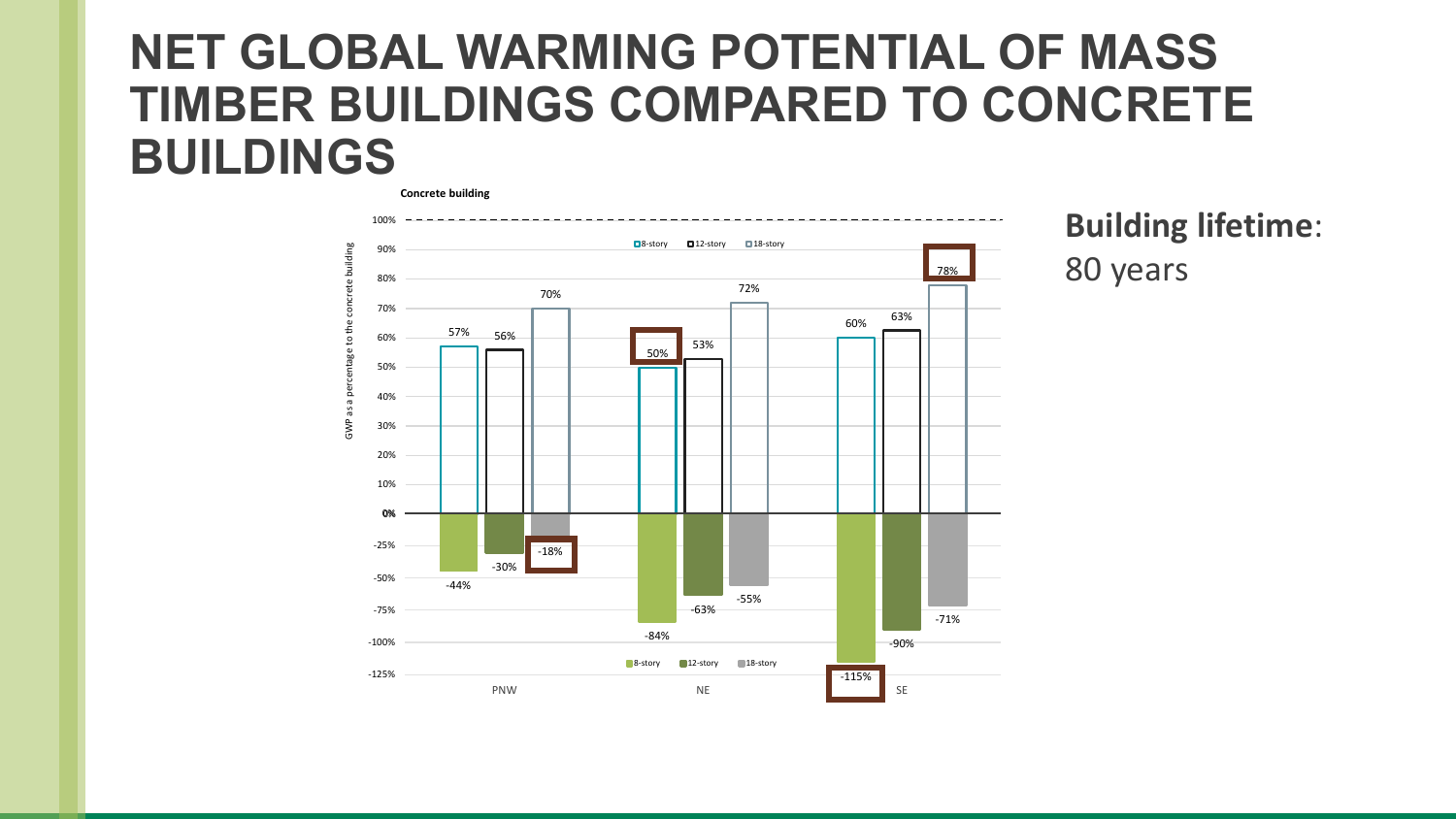## **CONCLUSIONS**

- **Including biogenic carbon storage benefits** in the GWP evaluation, and assuming a building life span of 80 years, mass timber buildings show **a net negative GWP** in all case studies and in all building designs.
- When considering only embodied carbon, CLT buildings may result in 22% 50% reduction in global warming potential.
- However, when we factor in the benefits of long-term carbon storage, CLT buildings may account for 118% to 215% reduction in global warming potential as compared to traditional structures.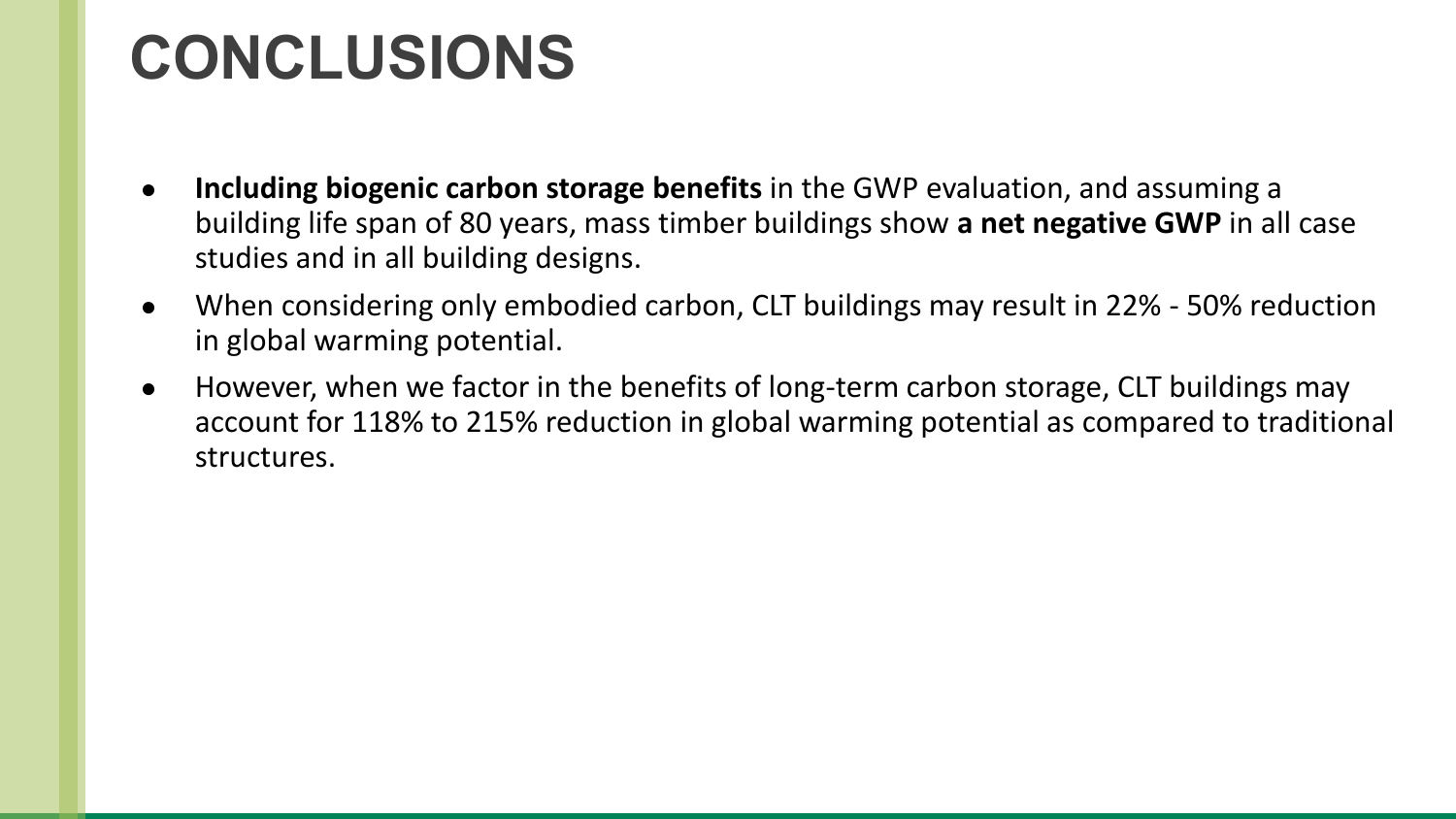# Thank you!

**Dr. Patricia Layton** Clemson University playton@clemson.edu

wudclemson@gmail.com

**Dr. Indroneil Ganguly** University of Washington (206) 685-8311 indro@uw.edu